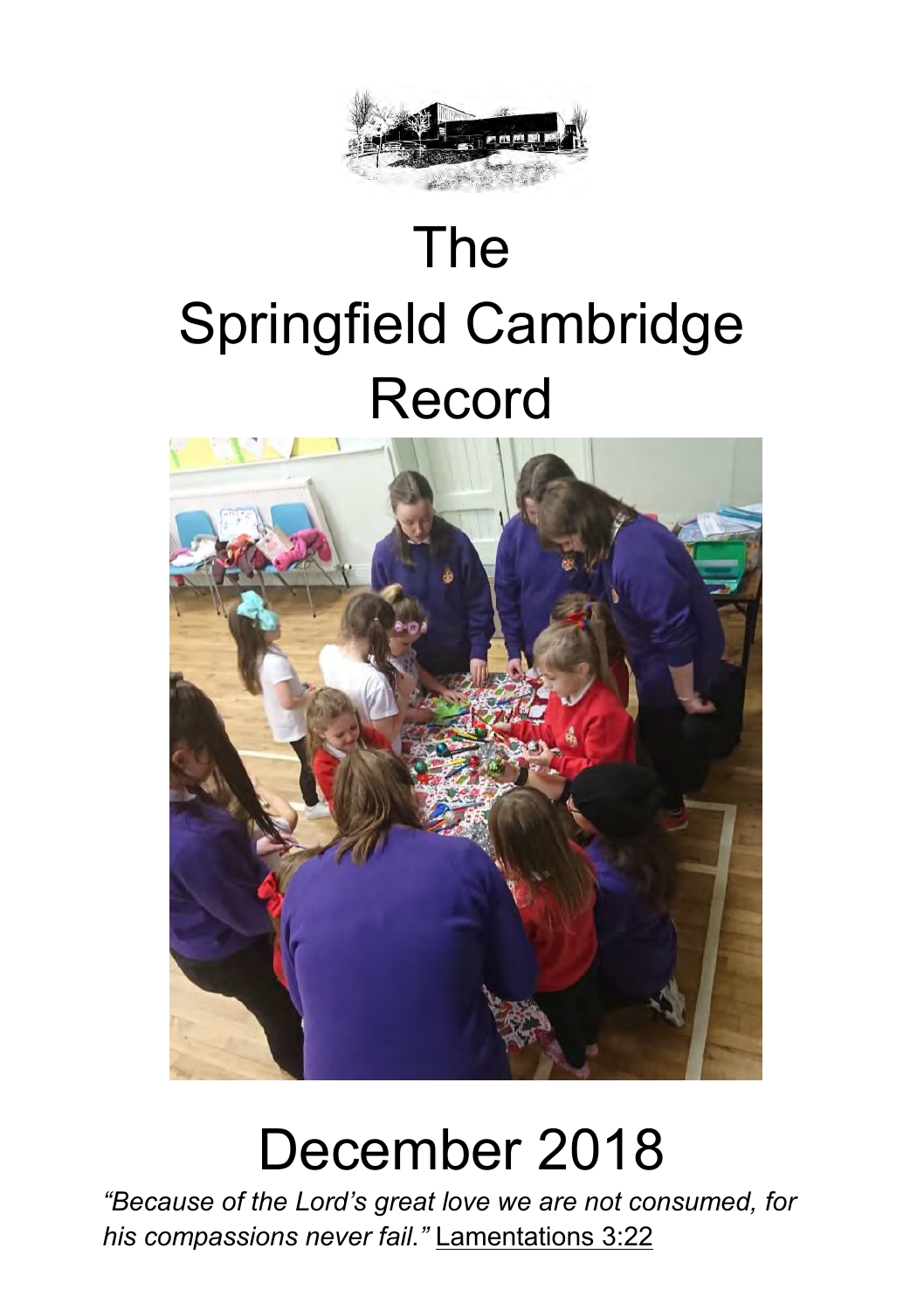Rev IAN TAYLOR, BD, ThM 64 Miller Drive, Bishopbriggs, G64 1FB  $\mathbf{\widehat{a}}$  0141 772 1540  $\Diamond$  Taylor (a) churchofscotland.org.uk

#### **Assistant Minister:**

Dr Sonia Blakesley BD (Min)  $\bullet$  07925 068 065  $\circ$  SBlakesley@churchofscotland.org.uk

> **Session Clerk**  JAMES (JIM) SCOTT

**Clerk to the Congregational Board**  SANDRA McDOUGALL

#### **Church Office**

Mondays 10 am – 12 noon Isobel Lawson, Margery Gough, Sheila Bryce, Moyra Ewing Wednesdays 10 am – 12 noon Janette Gray and Christine Smith  $\bullet$ 0141 772 1596  $\circ$ springfieldcamb@btconnect.com

> **Musical Director**  ALAN A. CRAIG, B.Mus, PGCE

> > **Treasurer**  JIM KERR

**Gift Aid Convener**  DAVID LOCKHART9

 **Non Gift Aid Convener** ELLEN ROBERTSON

**"The Record" Editor** JAMES ROBERTSON

**Church Officer** JIM TONNER **1** 0141 772 1596

**Springfield Cambridge Church 49 Springfield Road, BishopbriggsG64 1PN** *www.springfieldcambridge.org.uk* **facebook.com/springfieldcambridge**

**Scottish Charity SC005642**

*Version 2 August 2018*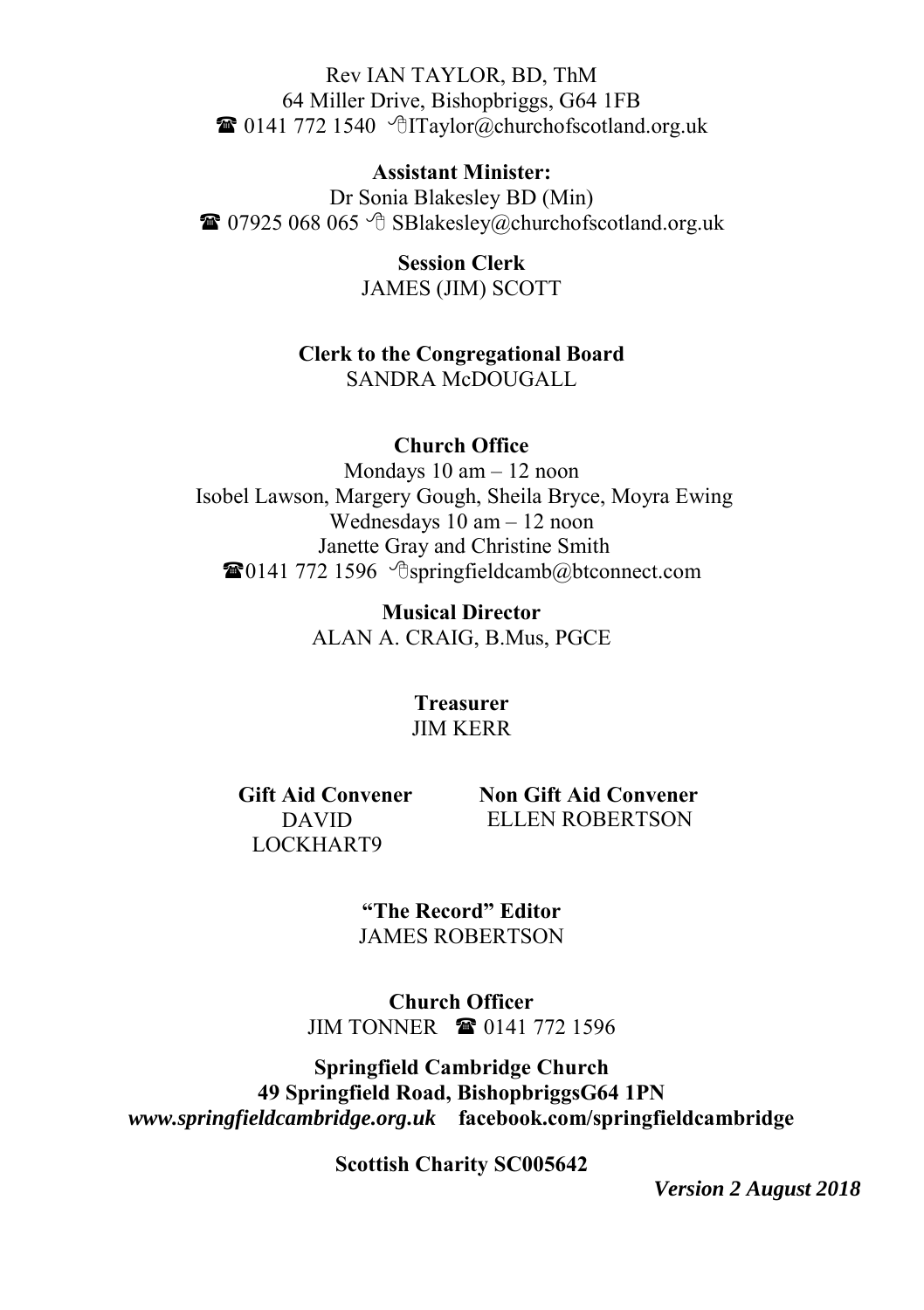## **Words from our Minister...***bake a cake*

A colleague who was originally a Minister in South Africa before settling in Scotland was recounting a story of a parishioner who following bereavement had lapsed into a very deep depression. Nothing he said or did seemed to help the lady recover from the death of her mother. In desperation, he contacted an old colleague who had emigrated from Ireland to South Africa. Who said we Presbyterians don't get around!

The old Irish Minister told my colleague to tell the lady to bake a cake and give it away to someone. Brian, was unsure, but did as he was told. A few weeks later the lady phoned him up and said, *"Brian, you told me to bake a cake, and I did, and it worked. I feel better"*

Not quite *"Great British Bake Off"* – but the forced activity of a task, completed for someone else, marked the start of one woman's return to health and well-being. When we are down and all our energy and emotions are centred on ourselves, we can sometimes lose perspective. By thinking of others our inward attention can shift outwards to the needs of others, reframing how we ourselves are feeling. Not just that, along the way we might learn a new skill (how to bake a cake in the first place), or rediscover the joy of sharing, or learn anew that it is more blessed to give than to receive.

As you read this article we will be in the Season of Advent, preparing for the birth of Jesus - the ultimate gift we can all share in – the Christ child. How about trying to bake a cake and giving it to someone you know (or don't know) and see what happens. *Rev Ian Taylor*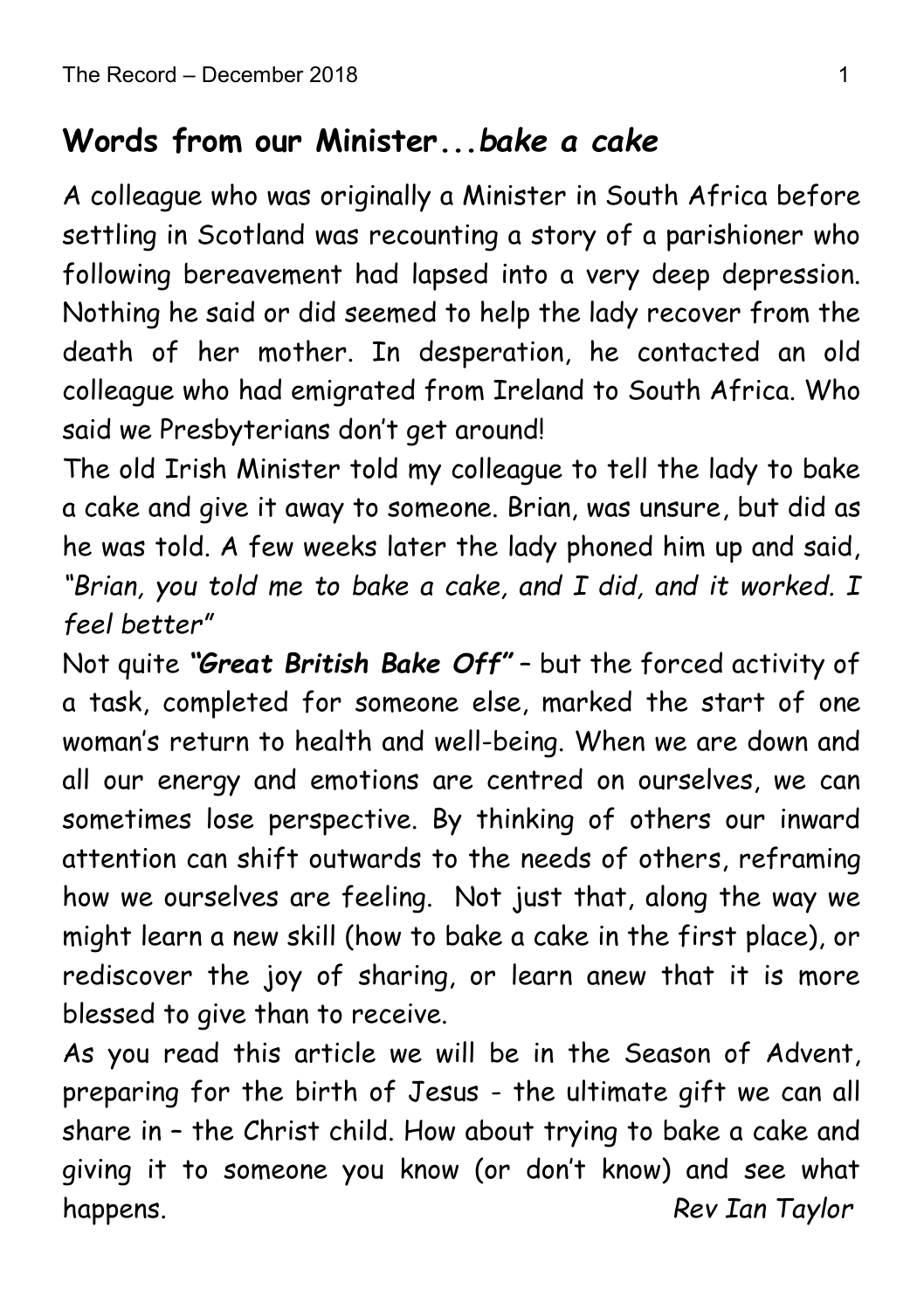### *LOOKING BACK*

#### **BAPTISMS**

*Jesus said, "Suffer the little children to come unto me."* Sunday 4<sup>th</sup> November 2018 Harrison George DEY & Ryan Gordon DEY

## **FUNERALS**

*God of grace and peace, in your Son Jesus Christ, you have given us new birth into a living hope. Strengthen us now to live in the power of the resurrection and keep us united with our loved one from whom in death we are not divided. For you live and reign for ever and ever. Amen.*

Friday 16th November 2018 Miss Laurie A. Copeland,

Westerhill Gardens

### *LOOKING FORWARD*

### **Vestry Hour**

Should anyone wish to see a Minister, Ian or Sonia will be available on the **19th December 2018, 9th, 16th, 23rd, 30th January 2019, 6th , 13th, 20th, 27th February 2019, 6 th March from** 10-11 am. Should you wish to see one of our Ministers at another time, please contact Ian on 20141 772 1540 or <sup>8</sup> ITaylor@churchofscotland.org.uk and another arrangement can be made.

### **Mid Week Services – Cambridge Chapel 11.10 am.**

The Wednesday morning Service will be held in the Cambridge Chapel. The Cambridge Chapel will also be open Monday – Friday from 10 am - 12 noon for anyone who wishes to find a quiet place to read the Bible, pray or reflect during the course of the week.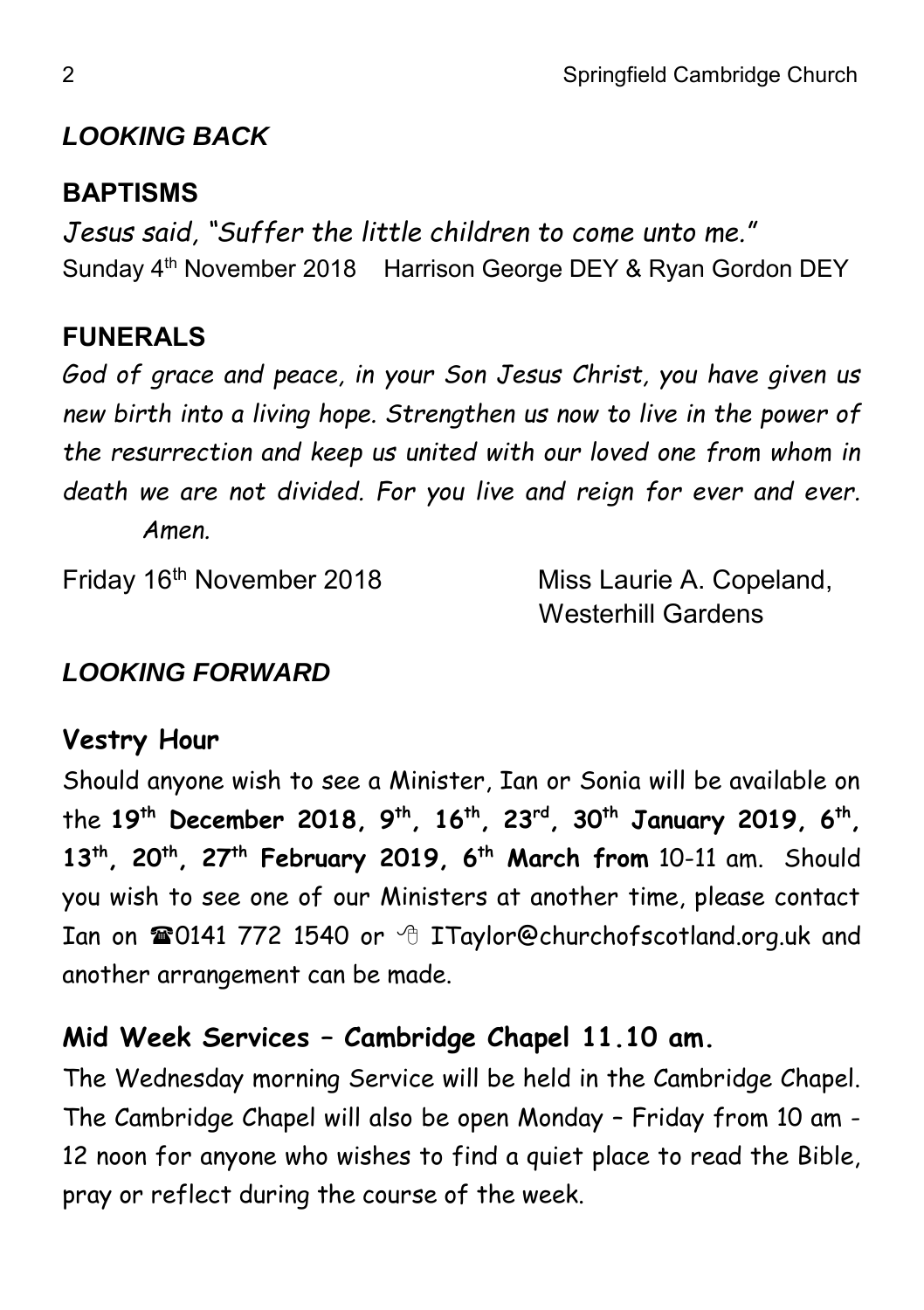

There will be a Service at Callieburn Court on **Sunday 9th December, 2018 at 2.30 pm.** This monthly Service at Callieburn Court is open to any member of the congregation who would like to join the

residents for a short Service lasting about 20 minutes or so.



**ON Saturday 15th December, 2018** there will be a Christmas concert in the Springfield Hall. Details to follow.



On **Sunday 16th December, 2018, we will celebrate the Sacrament of Holy Baptism.**

**Springfield Cambridge Festival Chorus** presents "Hosanna in Excelsis!" at **7.30pm on Thursday 20th December, 2018** in the Glasgow Royal Concert Hall.

**Saturday 22nd December 2018** – Sunday School party. Details to follow.

.



**Sunday 23rd December, 2018** the Sunday School and Bible Wayfinders join us for our Nativity Service at 11am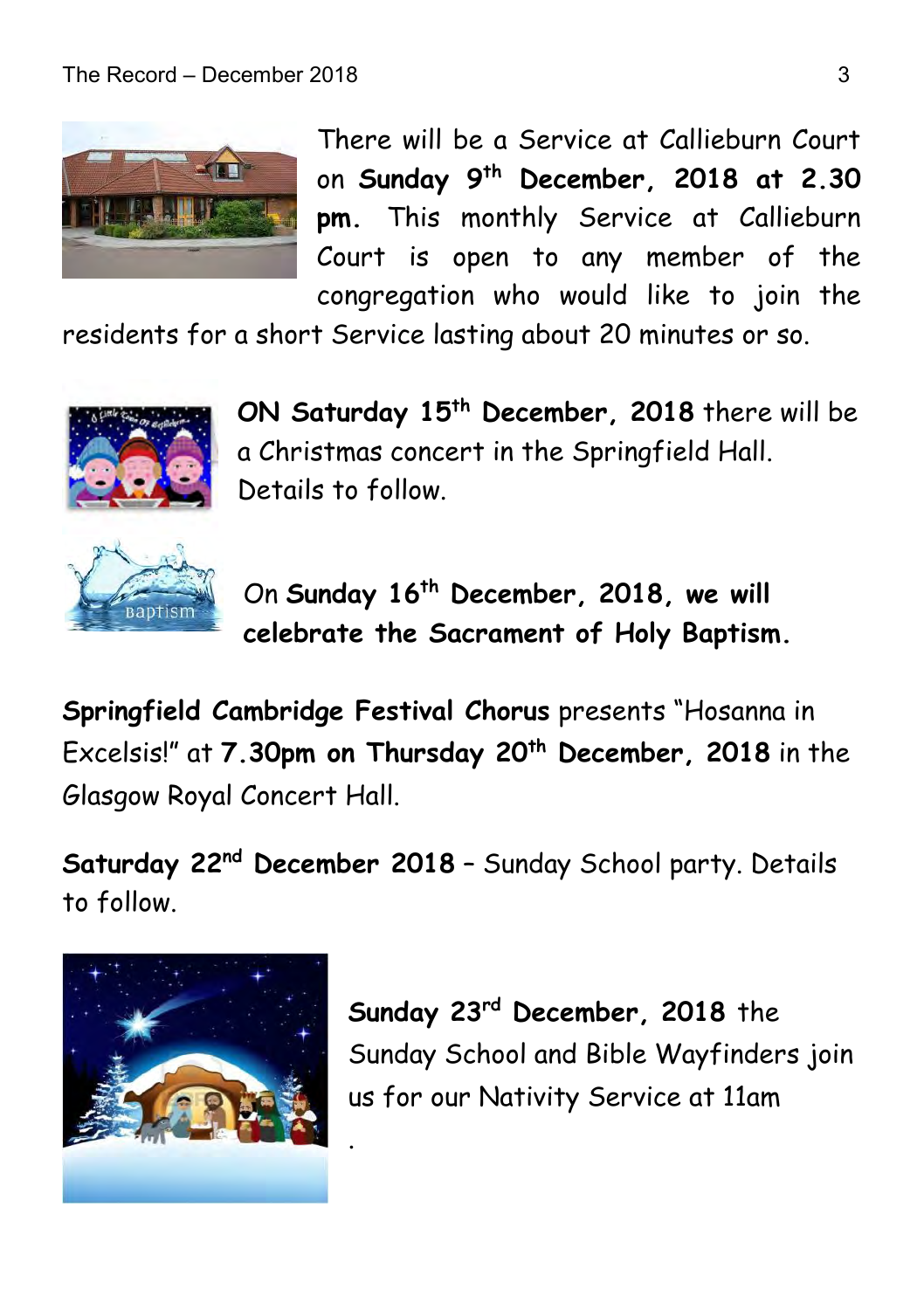

**Monday 24th December, 2018 - Christmas Eve** – A **Family Service** will be held at **6.30 pm. Our Watch Night Service will begin at 11.30 pm** with Carol Singing from 11 pm. There will be a Retiring Collection in aid of the Lodging House Mission at these Services.

**On Christmas Day, Tuesday 25 th December, 2018 the Bishopbriggs Parish Grouping** will hold a Joint Christmas Service at **Kenmure Church**. **This 10.30 am Service will be a Family Service** and will last for about half an hour. After this those who wish to remain may do so for a Service of Holy Communion, aimed principally at adults, although all are welcome to the Lord's Table.

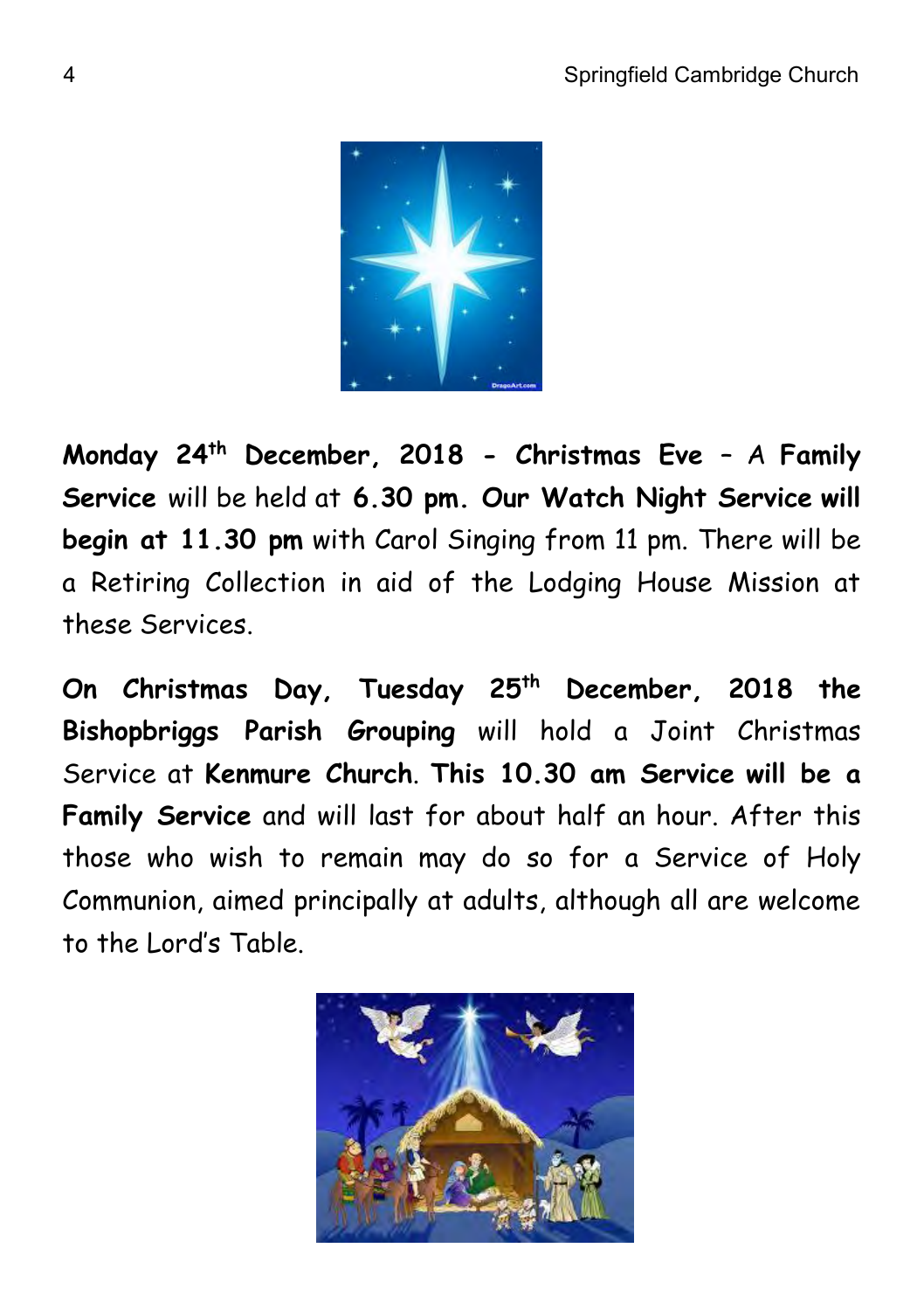

There will be a Service at Callieburn Court on **Sunday 13th January, 2019 at 2.30 pm.** This monthly Service at Callieburn Court is open to any member of the congregation who would like to join

the residents for a short Service lasting about 20 minutes or so.



The Sunday School and Bible Wayfinders will be serving rolls and sausage/bacon after Church on **Sunday 27th January, 2019.**





1<sup>st</sup> February, 2019 the Anchor Boys will host a Quiz Night  $\mathbb{Q}$ , in the Springfield Hall.

On **Sunday 3 rd February, 2019** we will celebrate the **Sacrament of Holy Communion at 11am and 3pm.** There will be Retiring Collection after each Service in aid of the Kirk Session Benevolent Fund.





There will be a Charity Night with Euan Russell performing in the Springfield Hall on **Saturday 16th February, 2019**. Details to follow.



**Saturday 23rd . February, 2019** the Girls' Brigade will hold their Coffee morning in the Cameron Hall.

On **Sunday 24th February, 2019**, there will be a short meeting of the Trustees (all members of the Congregational Board and the Kirk Session) in the Church after Morning Worship to approve the Annual Accounts for 2018. This will be followed in March by the Stated Annual Meeting (Tuesday  $26<sup>th</sup>$ . March, 2019).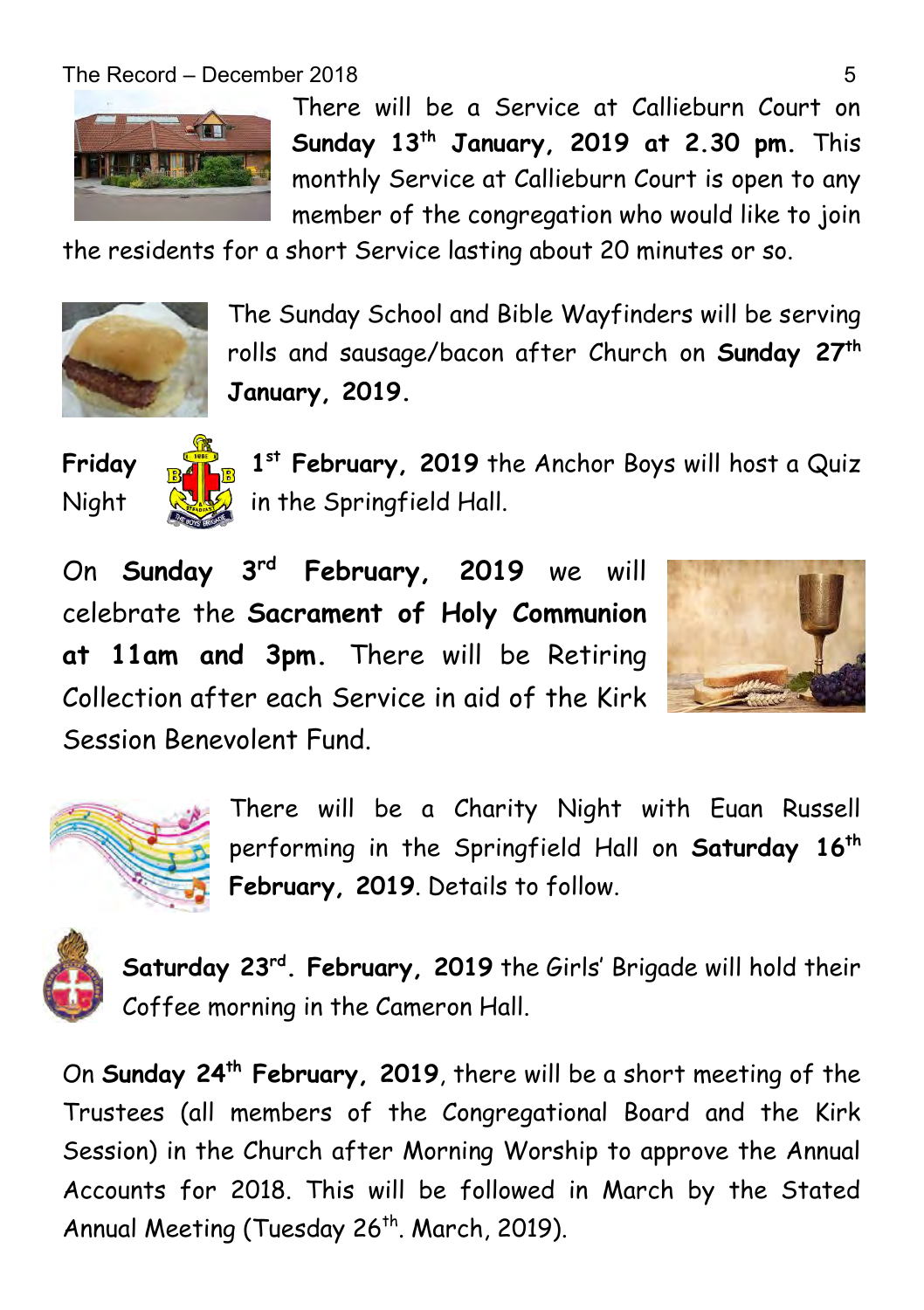#### *So, What Does the Assistant Minister Do to Fill her Time?*

I am three months into my time with you at Springfield Cambridge Church. I have been made most welcome, my contributions and joining in appears to have been appreciated, but **I** wondered if **you** have wondered over **what** I do to fill my time? I thought it would be interesting to look over what I have been involved with in my time at SCC and share it with you.

Obviously, I am involved with every Sunday service – preparing for and leading the congregation in worship and prayers, sometimes being responsible for the children's address or sermon. There have been several special services – Communion, BB and GB, and Guild Dedications, the Dey family baptisms, and Remembrance Sunday. I have attended funeral services in the Crematoriums, the Church and the Cathedral, participating in some. There are the Wednesday morning services, and vestry hour, Kirk Session and Congregational Board meetings. I've been to the Guild, (and Coffee Morning), spoken to the GB Junior section about the parables of Jesus and been out for lunch with the Widowers and Coffin Dodgers – who graciously invited me although I don't fall into either category!) I joined in the Wednesday Bible Study, and a meeting about the Youth work.

I meet with Ian on a weekly basis, and we discuss and reflect on what I have done in the previous week, assessing what has gone well, and what can be improved upon, and we plan for the next two weeks. I've been hospital visiting  $-$  to the O E, the Royal, Stobhill and Lightburn. Ian and Jim assigned me an Elder's District, which included the round of visiting before Communion and I have been visiting people at home, particularly those who are no longer fit to get to church.

It has been a pleasure to lead services in Callieburn Court, and participate in School assemblies at Thomas Muir Primary and Bishopbriggs Academy.

I've met with the other ministers and Kirk Sessions in the Parish Grouping, and attended Bishopbriggs Churches Together, been to a worship event at St James the Less, and to the evening Remembrance Service at Cadder, when their church bell joined others around the country to toll at 7pm. Presbytery meetings have been interesting, and Induction services more so, and a highlight, the visit to the Sikh Guadwara, which I wrote about last time.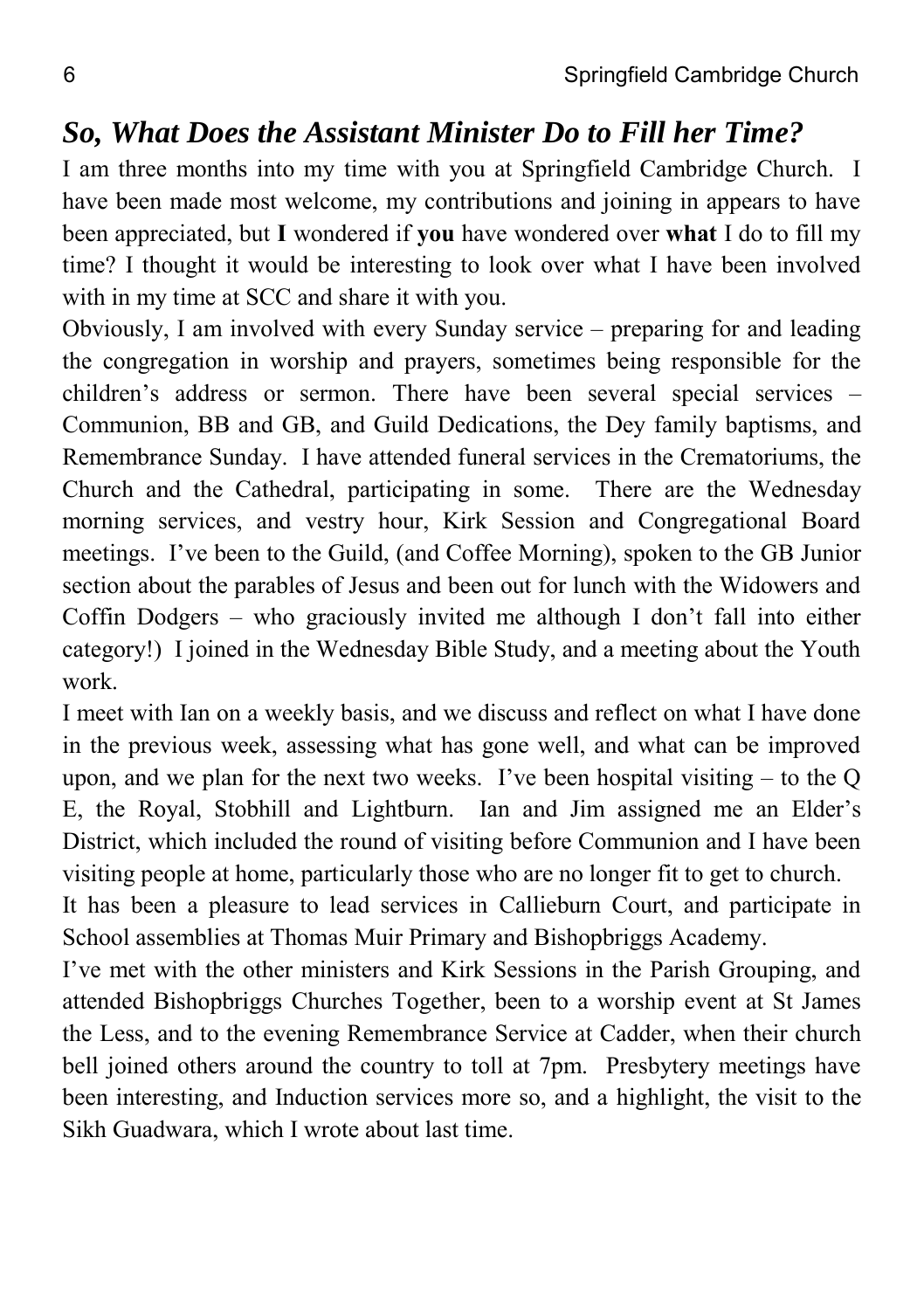As you can see, I have not been idle since coming here, for in addition to these, I have required reading to do and monthly meetings and regular conferences as part of my ongoing training.

Still to do – a visit to Cadder Coffee Shop, a walk by the canal – and lots more of the above. Thank you for welcoming me.

 *Sonia Dr Sonia Blakesley*

## **Treasurer's Report**

This being the final magazine of the year, I would like to take this opportunity to wish you all a very Merry Christmas. Thanks to all the "regular" givers in the congregation for your offerings in 2018. Your support is very much appreciated and this means that we can meet our planned expenditure throughout the year.

We have recently received settlement from HMRC of our Quarter 2 General Fund 2018 tax claim for £4,108 along with the balance of our Gift Aid Small claims allowance for 2018/19 tax year of £1,098.

By the time you read this article we will have made our final payment of £7,594 for our Ministries and Mission Allocation for 2018.

\***As you can see from the figures below, we have a deficit on the General Fund for the year to 18/11/2018 of £938, but we remain on track to meet our budgeted full year surplus of £3,611**

| <b>Income from Offerings</b>       | £             |
|------------------------------------|---------------|
|                                    | <b>ACTUAL</b> |
| <b>FWO Scheme</b>                  | 12,172        |
| Open Plate                         | 6,356         |
| Gift Aid                           | 73,569        |
| <b>Tax Recovered</b>               | 16,685        |
| <b>Total</b>                       | 108,782       |
| <b>Other Ordinary Gen Income</b>   | 23,651        |
| <b>TOTAL ORD GEN INCOME</b>        | 132,433       |
| <b>GENERAL EXPENDITURE</b>         | 133,371       |
| Curatus for the Vess to date (020) |               |

**Surplus for the Year to date (938)**

*Jim Kerr,* Treasurer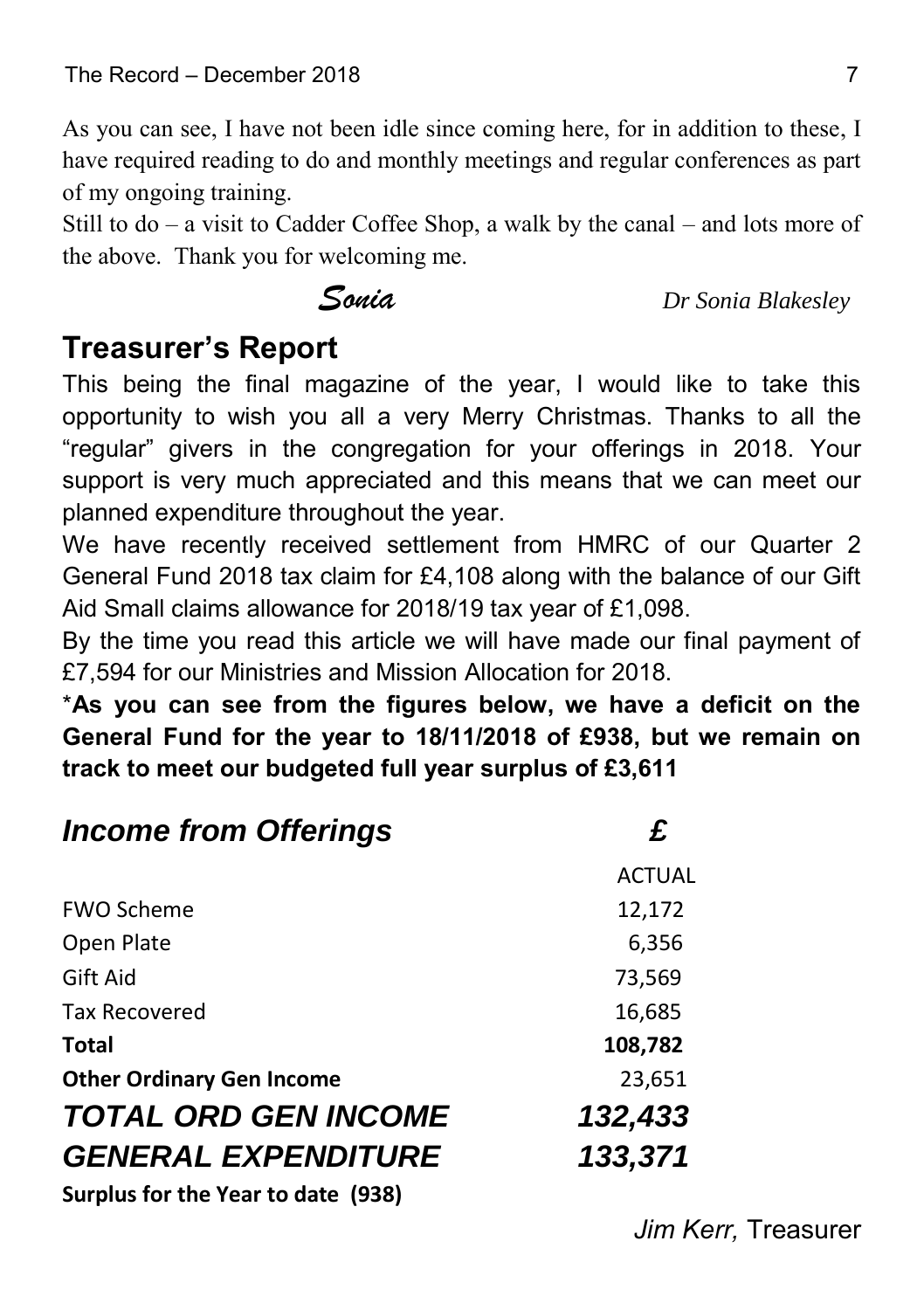#### **268 Glasgow Company Section**

 It has been a busy start to the year for the Company Section. After about 20 years of meeting on a Monday we took the decision to move our meeting night to a Thursday to retain more Boys from the Junior Section. Initially, this seems to have worked with an increase to 16 Boys on the role with a regular 12-14 attending each week.

 We've been busy with our badge work to start the year, the new P7 Boys learning about the Brigade and all the boys have been trying their hand at some cooking and advertising. In Bible Class, we've been looking at the parables and, in the lead up to Christmas, we will be writing our own parables with updated stories.

 As always, we have been out and about, spending a night at Combat City before the October week and we will have our Christmas night out at Tag Active in East Kilbride.

 On the competition front, we narrowly missed out of qualifying for the next round of the National 5s in Grangemouth and we have a Table Tennis tie against 25<sup>th</sup> Stirling at the end of November.

We will be delivering Christmas cards again this year, at the cost of 25p a card and we will be collecting on  $2<sup>nd</sup>$  and  $9<sup>th</sup>$  of December with delivery beginning from Monday 10<sup>th</sup> December.



And finally, we were very privileged to attend the World Mission Fund Cheque Presentation in Largs on 16<sup>th</sup> November and we won the highest Company Section total and best average in Scotland. A big well done to all the Boys who contributed to the £6,509 total.

 *John Armour*

Boys are pictured with the Moderator Susan Brown.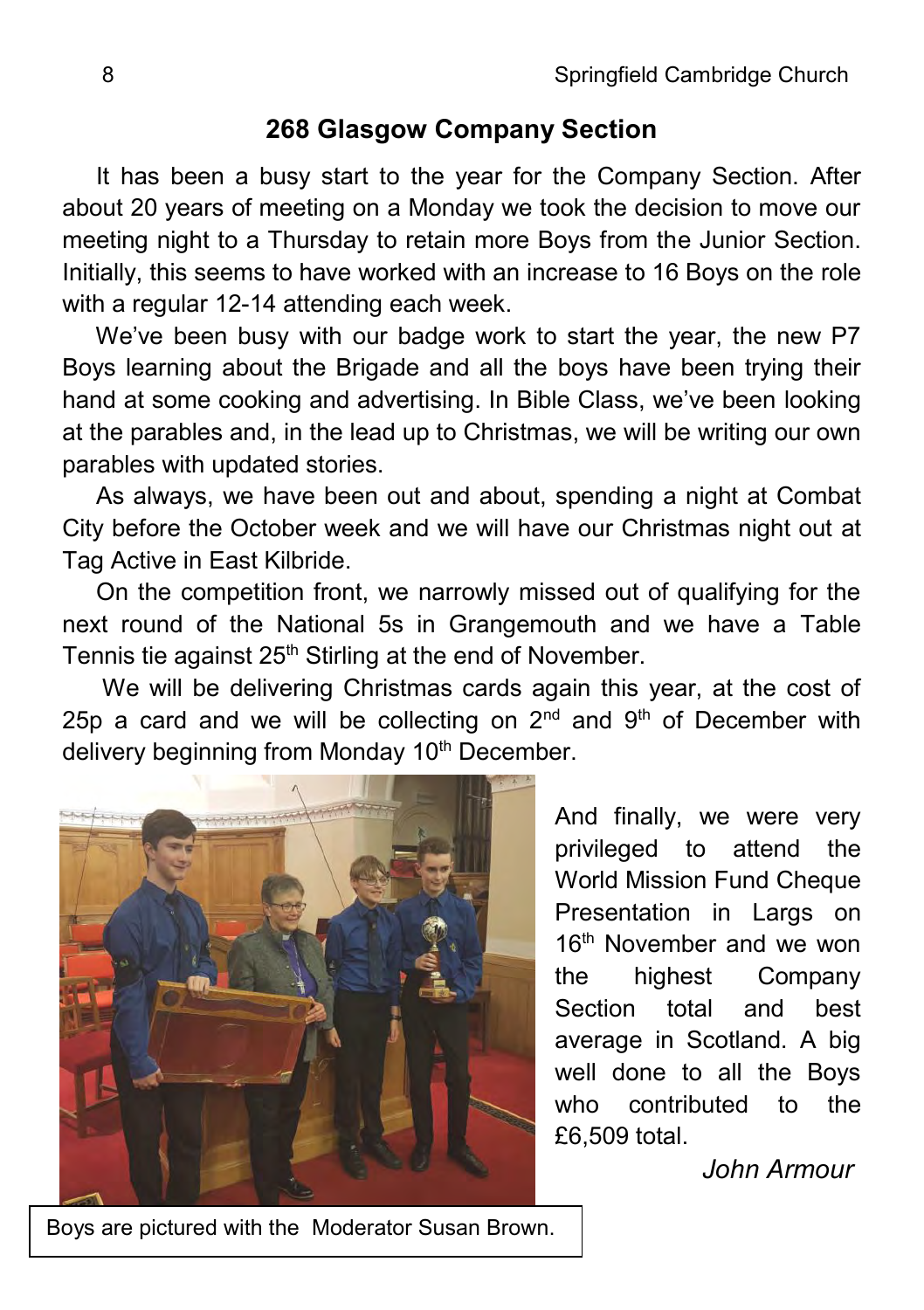## **Girls Brigade**

Yes, we are still here! unfortunately we have missed the dead line for the last two editions of the magazine so here is a bumper article of our news.

Our session ended well in May with our annual display it was a great evening with our main awards going to: Heather McKellar for Best all round Explorer Caitlin Wilson for Explorer Achievement and Aliah Donald for the Explorer Centenary Award Jane Winning and Freya Weir for Best All Round Junior Danielle Wells for Junior Achievement Award and Charis Wilson for the Junior Centenary award Kirsty Robertson for Best All Round Brigader Eilidh MacLean for the Brigader Centenary Award and Tatum Mulholland for the Anniversary Award This year's Cuthbert cup was awarded to Rachel Donnelly from the Juniors.

Our annual camp saw us back at Girvan South Parish Church where we joined girls and officers from the 1st Gartcosh company on their first camp. The girls enjoyed an activity packed day trip to Ayr before returning to Girvan beach for a massive sand castle competition. Not a lot of sleep had over the weekend but the bus was very quiet on our return trip to Bishopbriggs.

Our new session is now well under way. The Explorer section is the smallest group we have seen in a long time with only 10 girls registered so plenty room for any P1-P3 girls who would like to join us. The Explorers are studying space as their theme for this year and are busy building their own space ship - not too sure where Jim will store it as it is growing in size. Our Junior section has almost doubled this session with many of our Explorers being promoted at the display. We have 24 girls in this section. They have been busy bird watching, learning about the parables in the bible and planting grass seeds. Both sections have also been busy promoting our new mascot Gracie Bee as you will see in the Springfield and Cameron Hall.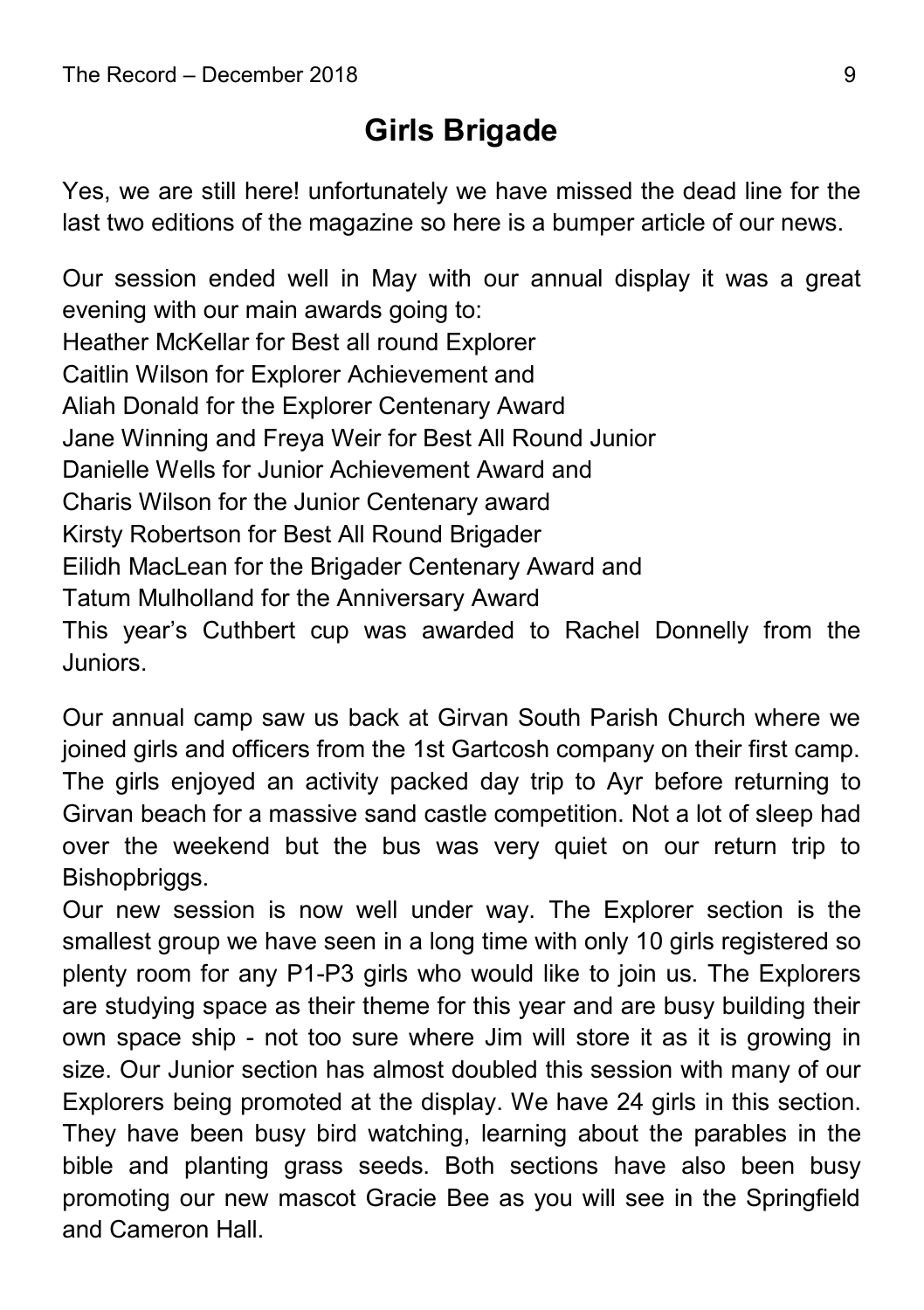Our eight Brigaders have been studying Poppy Scotland this session which has seen them visiting war memorials in the area, collecting for Poppy Scotland, planting poppy seeds and preparing a presentation on what they have learnt. They have been enjoying playing some oldfashioned games and are keeping fit with their on-going fit bit challenge the results of which are displayed on the giant poppy in room 2. You will have seen the Brigaders poppy stone display in the hall of fellowship they have now moved some of the stones down to the display outside the library. On the 7th of October we entered two teams into the Divisional treasure hunt. Despite the very very wet weather the girls and officers had great fun searching for clues in the city centre.

November has been a busy month for all sections - two of our Juniors Jane Winning and Freya Weir organised a book sale last week for the Explorers and Juniors and raised over £83 for company funds. Thanks to their mums for assisting them in organising the event which was enjoyed by all. Fourteen of the Juniors attended the district Roller Disco at Kinning Park on Sunday 4th November as part of the 125 year celebrations Brenda and I were not brave enough to wear skates but entered the rink to assist our less confident skaters at the start of the night. Needless to say by mid point our assistance was no longer needed and a great time was had by all. It was great to see the rink filled with over 80 girls chattering, laughing and singing.

Our social evening was held in the church on the 17th of November and was a party night which was enjoyed by all. The dance floor was full all evening and our DJ covered everything from the Gay Gordons to Big Shark Little Shark. Thank you to the congregation for their kind donations. We will let you know how much we raised once this has been finalised. To celebrate the year of the youth we are joining up with the BB and Sunday School for a panto in the church on Friday the 7th of Dec as Hopscotch theatre company bring Beauty and the Beast to us. If any girls from P1 - S6 would like to join the company we meet on a Tuesday evening in the church P1 - P7 are 6.30 - 8.00 pm S1 - S6 6.45 - 8.30pm. All welcome *Katie Byrne,* Captain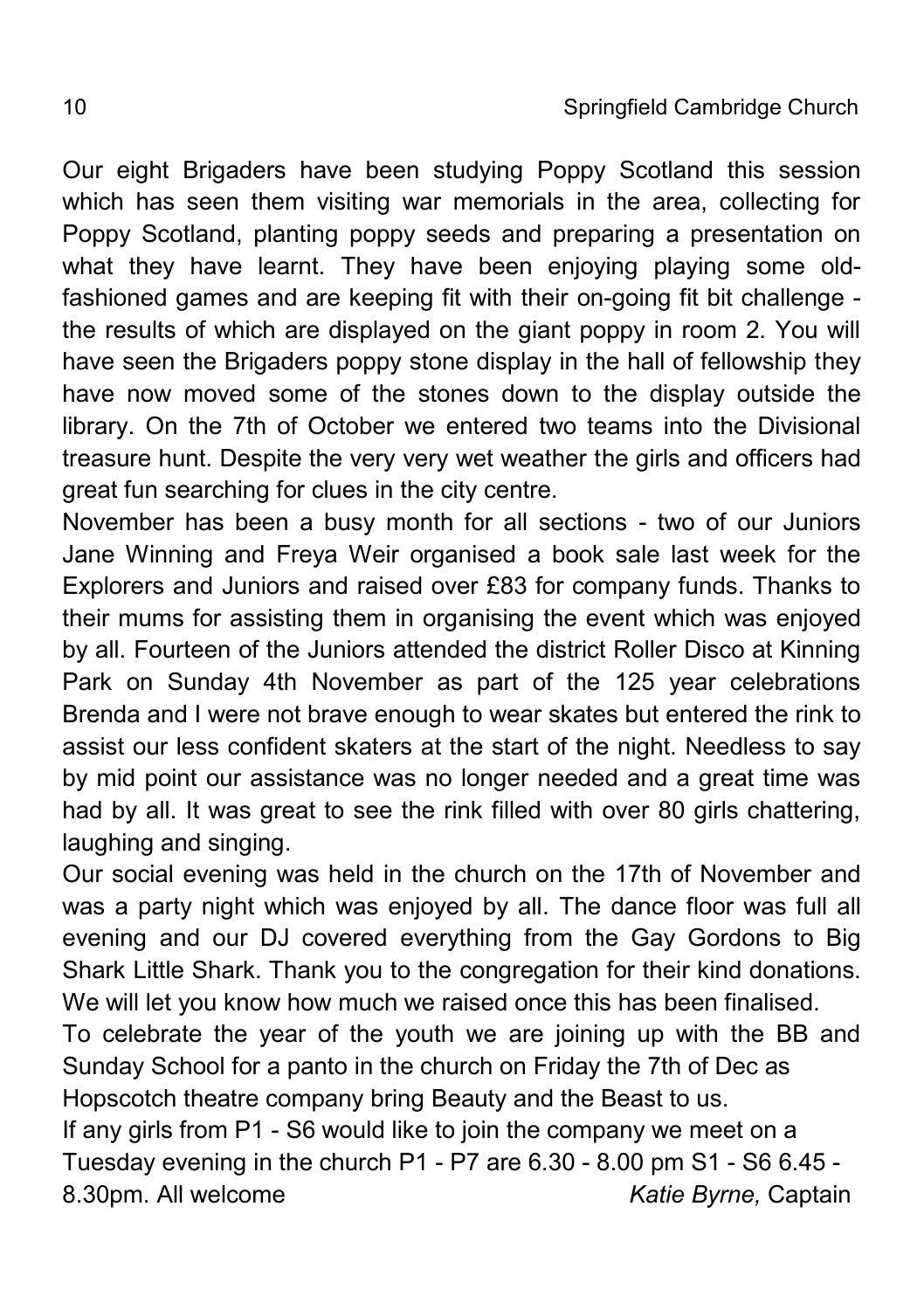### **CHURCH FUNDRAISING GROUP**

By the time you are reading this magazine, we will have had an enjoyable evening of fun, friendship and fellowship at our Quiz and Fish Supper Night. The total amount raised on the evening was £710 including gift aid. The group would like to thank everyone who supported this popular fundraising event. Special thanks are extended to our excellent Quizmaster, Stephen Millar, for compiling and presenting the quiz. Thanks also to Gianni's for providing the delicious fish and chips.

We have also received donations for our competitions to Name the Doll, which was very kindly donated by Mrs Betty Sturgeon, and also for our fabulous Christmas Hamper, full of Christmas goodies!

The Fundraising group would like to thank everyone who has helped and supported our events throughout 2018. We look forward to another successful year in 2019. *Ellen Alexander*

### **CUE and REVIEW**

Cue and Review Print Speaking to the Blind are a charity based in Bishopbriggs.

We are currently looking to recruit volunteer Access to Audio Ambassadors in East Dunbartonshire to place leaflets and business cards at businesses, shops and amenities in your area and also to show the public how to listen to daily and weekly online articles from the Herald, Evening Times, The National and Inside Soap magazine for free.

If you would like to volunteer and become an Access to Audio Ambassador, please contact Michael on 0141 772 3976 or via email [aaatl@cueandreview.com](mailto:aaatl@cueandreview.com)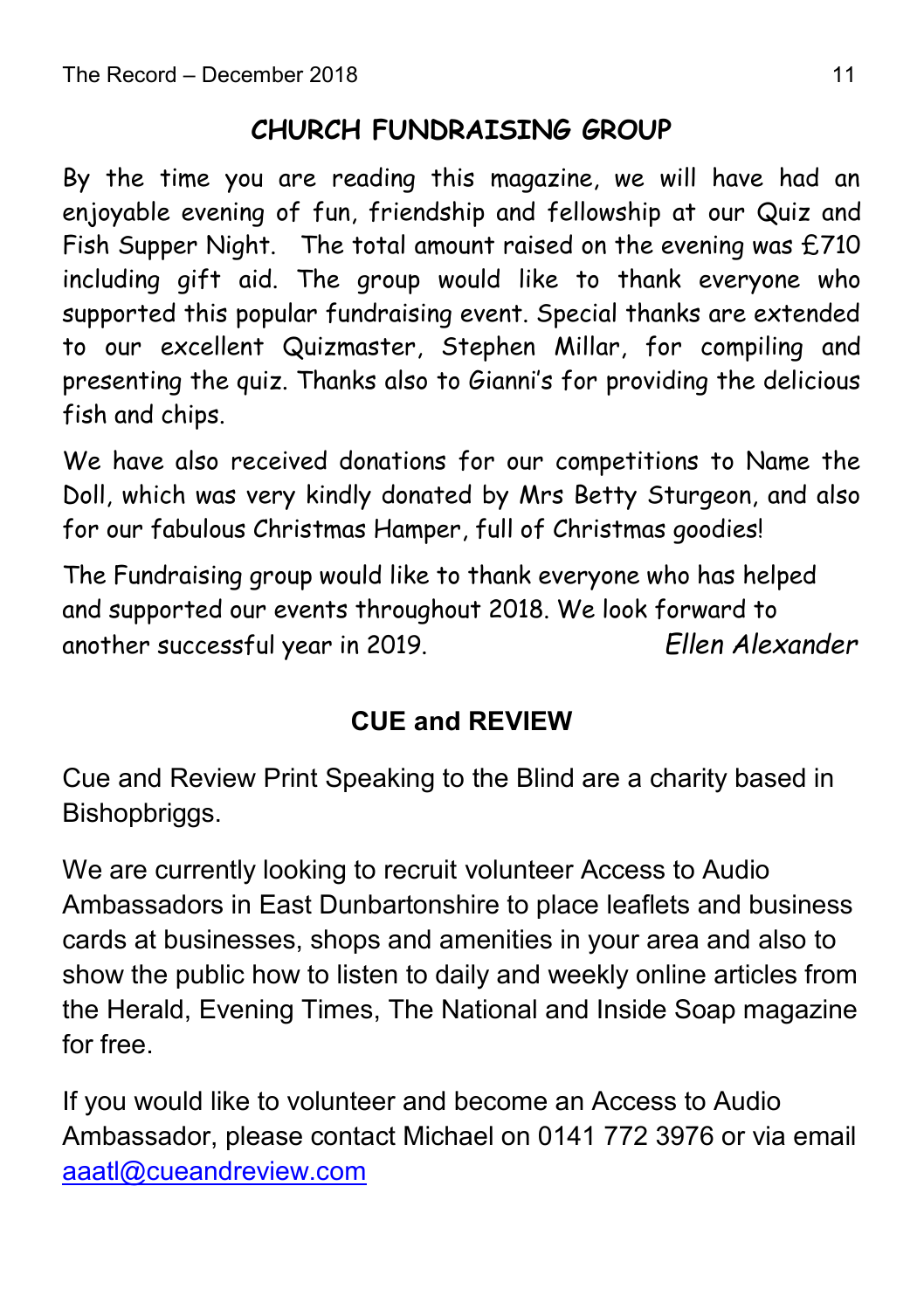## **The Guild**

 This will be the last Magazine for this year! So, it will be February before you hear of the jollity of our Christmas Party! Can you believe that?

There have been three Guild meetings since last I wrote. The first brought us a speaker, Jane Allan, from Crossreach who is running this project which we are supporting this session. It is called "Join up the Dots" and aims to tackle the problems of loneliness and isolation that is affecting the physical and mental health of people in our own land. I hope we can raise funds for this cause which Jane explained so well to us.



 The star of our following meeting was Heston, an Assistance Dog, and the Speaker was Danny Gallagher, who explained that the Charity Canine Partners - trained dogs to assist people with disabilities such as cerebral palsy, amputations and M.S. Heston wandered round the hall making his own friends as he went but came as soon as his "partner" signalled or called and demonstrated his special skills.

On November 12<sup>th</sup>, Lyn Dunachie showed wonderful slides of The Great Tapestry of Scotland and told the story of how it all came to be made. I never caught up with it as it toured the country, and now I am anxious to do so as I will appreciate it so much more



On Thursday, 15<sup>th</sup> November, we met for the Joint Meeting of Bishopbriggs Churches in Guild Week in Cadder South Halls where the Church Guild were the hosts this year and had planned an excellent evening. The Speakers were The Very Reverend Lorna Hood and Kezia Dugdale MSP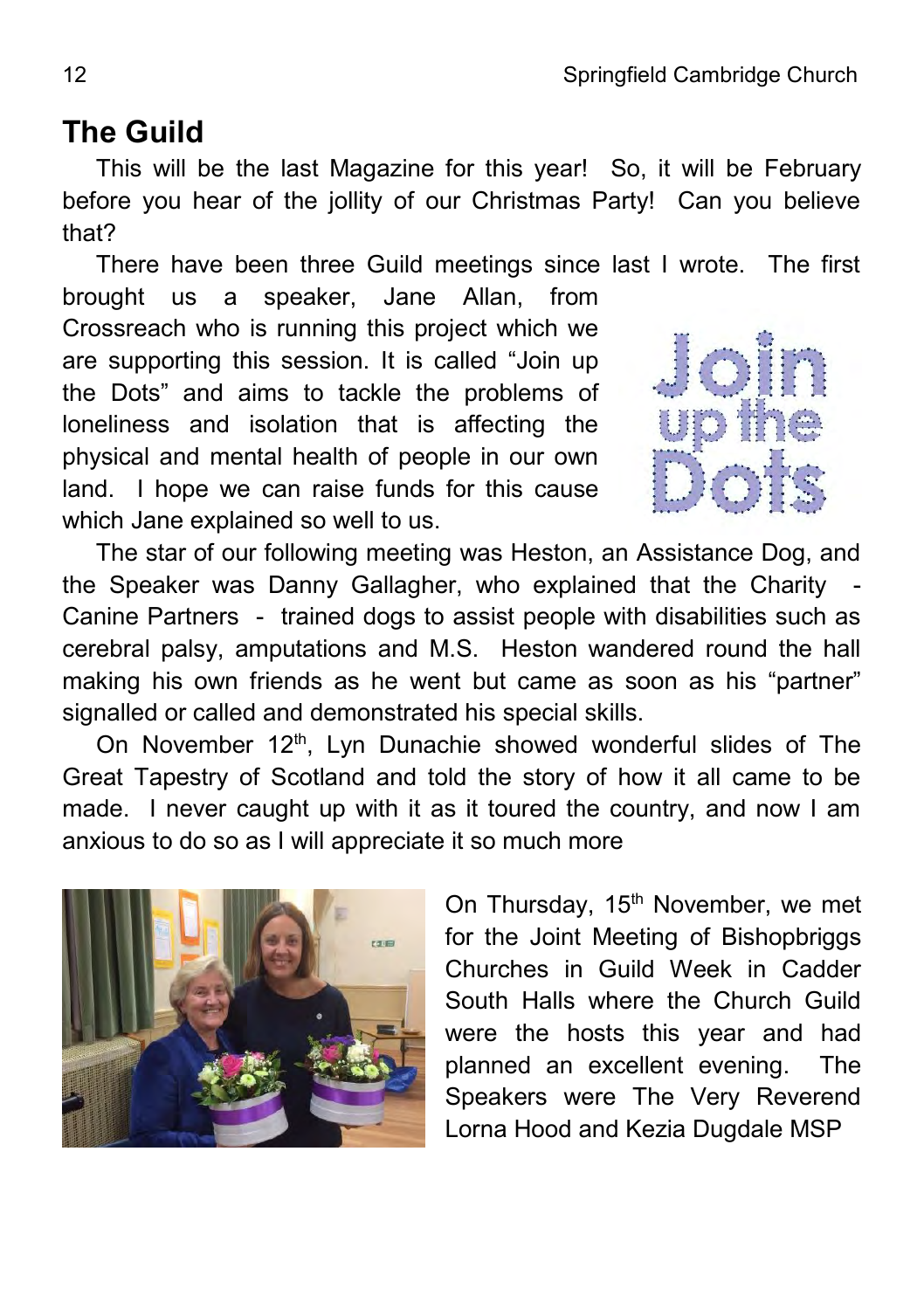The subject was the very emotional story of the Women of Srebrenica, Lorna Hood has written that "you touch evil no matter where you go in Srebrenica, evil is very present there. But you also touch the other side of humanity."

Some of us have a book about the stories of the Women. If you would like to read it just ask.

Our Visiting Elders this year are George McMillan and David McLintock who will be with us to visit the

Scottish Islands with Heather Wilmott at our next meeting. And yes, we have now reached the end of this part of our Session and will celebrate with the Christmas Meal and Entertainment at our last meeting on10th December. *Sheila Gibson*

## **Fresh Start**

We would like to thank the congregation for their continued support. The goods keep coming and I can assure you they are put to good use.

 It has been a difficult year for our group, we had to leave the premises we had in Lennoxtown at the end of March as we were no longer getting funding from the council. Goods were being stored between 3 of our houses. I am pleased to tell you that we have been given space in the garages at Milngavie Police Station. We are still on the lookout for something more suitable.

 Sadly, Women's Aid are now approaching the busiest time of the year. Last year they had 391 requests for support and refuge, and with only 15 flats available and with social housing lacking this proves very difficult.

On a happier note I would like to share part of a thank you letter we received.

*"I am so grateful for the fresh start pack I received. I have no family other than my son, we were both amazed at all the lovely things we were given for our new home. My son loved his dinosaur bedding. I cannot believe that people can be so kind and give so generously and give time to do this for us. I wish all of you every blessing and thank you so much."*

Thank you again to all of you for your donations

*Wilma Cox and Brenda Diamond*



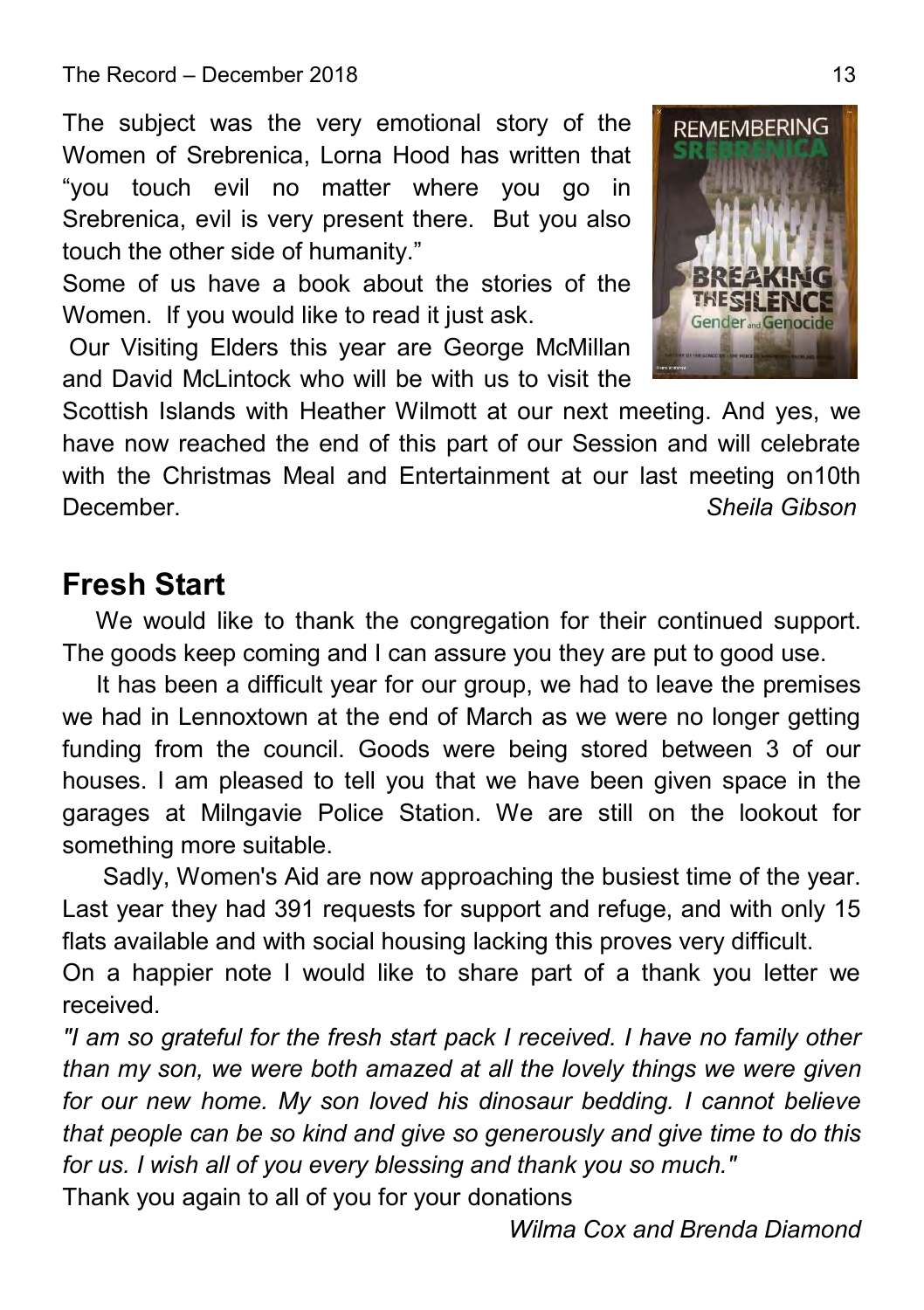#### **PLAYLIST FOR LIFE HELP POINT**

We have changed our Playlist For Life "Cuppa Time" to the third Tuesday of the month between 10.am and 12.00.md. We hope this may be a more suitable day and welcome anyone to come along who knows someone with Dementia or who cares for someone with Dementia.

Research has found that music can help with memories and we can provide assistance in finding appropriate songs through our Song Book and just by chatting to the person or their carer to identify which songs they liked. It has been suggested that the songs we learned between the ages of fifteen and twenty-five are a good place to start. We have leaflets on how to create and use a playlist in the Hall of Fellowship and are happy to help with this at our "Cuppa Time".

We also have information on events being held in East Dunbartonshire by Alzheimer Scotland Action on Dementia. There are Tea Dances, Cinema and Fish Supper, Football Memories and Singing. These events are free of charge. There are also free monthly concerts in the Concert Hall for people with Dementia.

On the 18<sup>th</sup> December we will have mince pies with our cuppa and hope to have some Carol Singing too. This is open to the community so please spread the word and come and join us.

*Sandra McDougall, Ellen Robertson and Margaret Leeper*

## On the Front Cover this Month

The Girls Brigade – Explorers assisted by Brigaders – are seen working round the table making preparations for Christmas. Which is most appropriate at this time of Advent as we wait and prepare for the arrival of the Baby Jesus at Christmas

*He will be a joy and delight to you, and many will rejoice because of his birth.* Luke 14:1

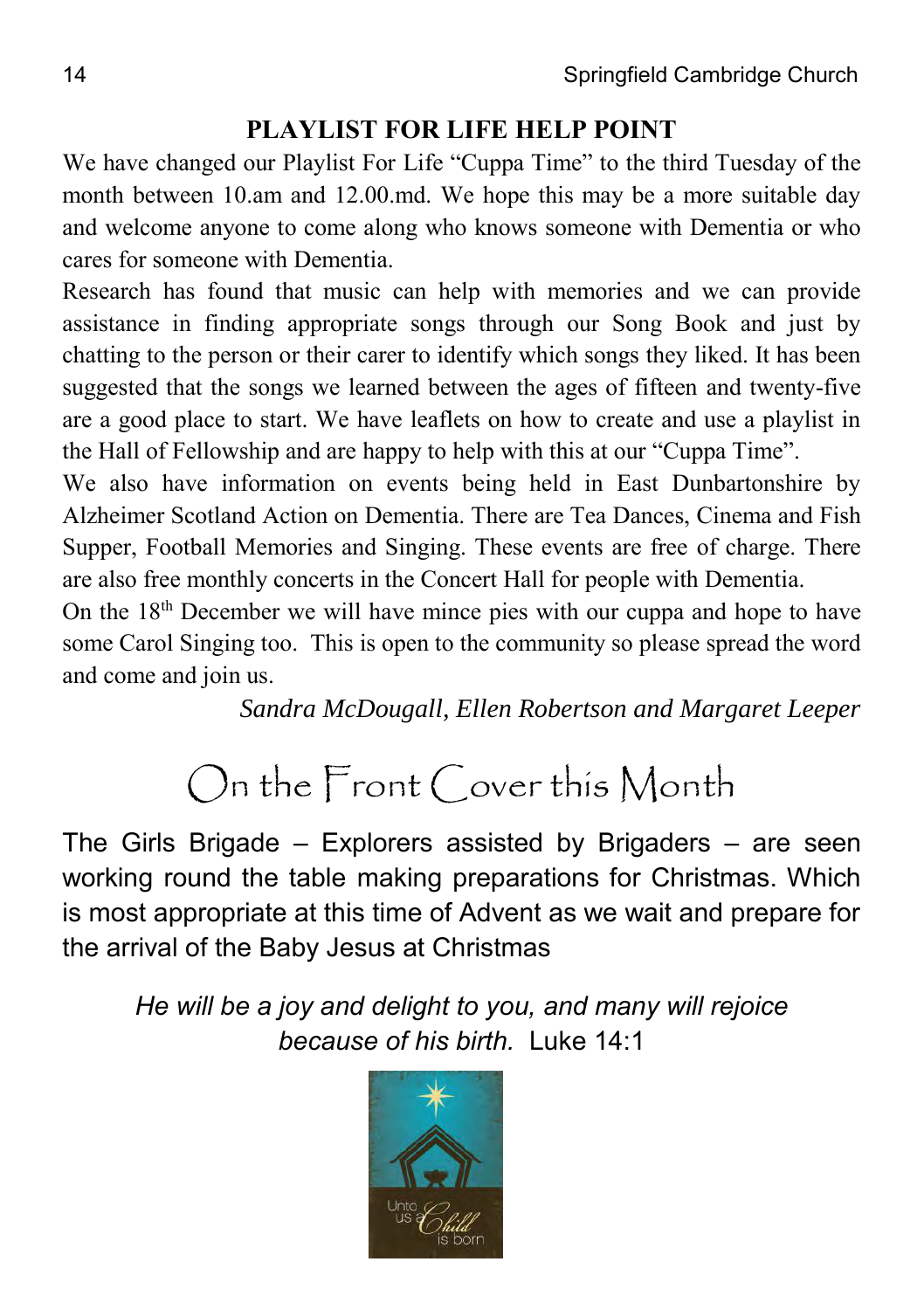**What God Says About You** 

Hope Previals

## **20 Scriptures That Define Your Worth**

- 1. You are beautiful. (Psalm 45:11)
- 2. You are lovely. (Daniel 12:3)
- 3. You are loved. (Jeremiah 31:3)
- 4. You are chosen. (John 15:16)
- 5. You are special. (Ephesians 2:10)
- 6. You are created in His image. (Genesis 1:27)
- 7. You are cared for. (Ephesians 3:17-19)
- 8. You are strong. (Psalm 68:35)
- 9. You are precious. (1 Corinthians 6:20)
- 10. You are protected. (Psalm 121:3)
- 11. You are unique. (Psalm 139:13)
- 12. You are important. (1 Peter 2:9)
- 13. You are forgiven. (Psalm 103:12)
- 14. You were created for a purpose. (Jeremiah 29:11)
- 15. You are empowered. (Philippians 4:13)
- 16. You are a new creation. (2 Corin 5:17)
- 17. You are accepted. (Ephesians 1:6)
- 18. You are the apple of His eye. (Zech 2:8)
- 19. You are family. (Ephesians 2:19)
- 20. You are His. (Isaiah 43:1)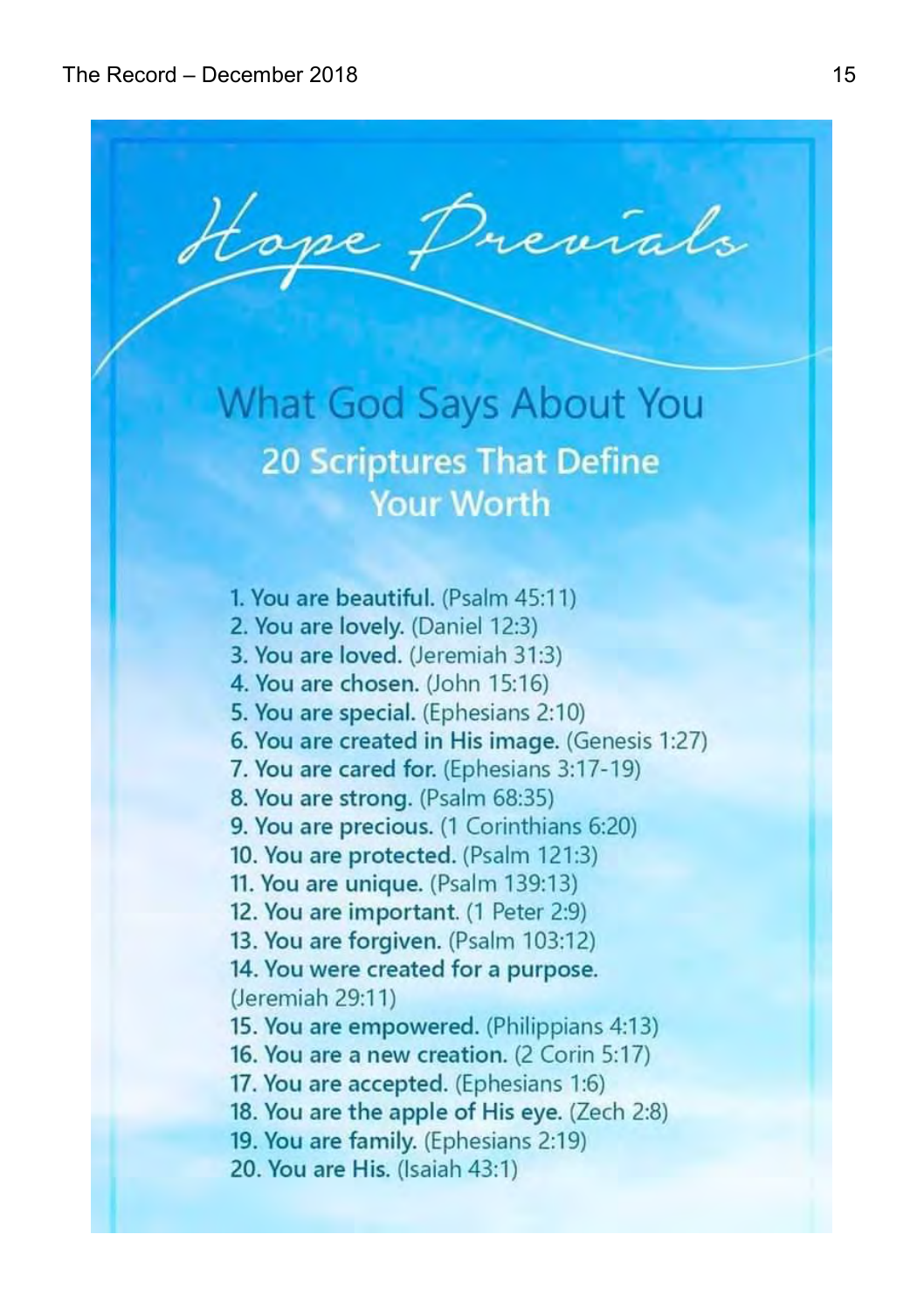

*[Editor's note: seasonal theological reflection . . . and wee smile]*

The schedule for the next issue of our Church Magazine is:

**Copy date: Sunday 10th February 2019**

Printer date: Monday 18<sup>th</sup> February

**Publication date: Sunday 3 rd March 2019**